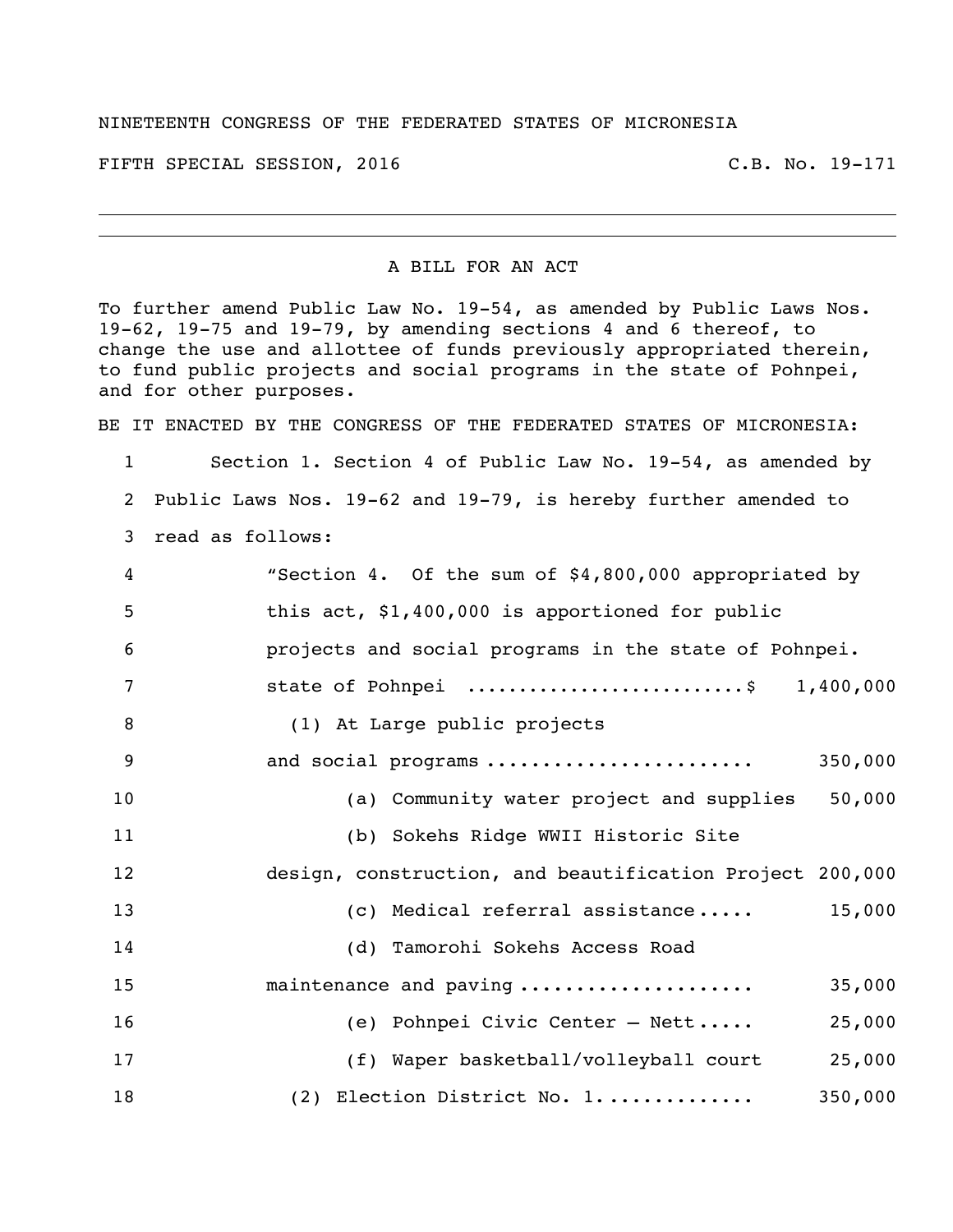| $\mathbf{1}$   | (a) Pakin Solar/Tower Project\$                         | 40,000  |
|----------------|---------------------------------------------------------|---------|
| $\overline{2}$ | Mercedes Building, Kolonia Town.<br>(b)                 | 40,000  |
| 3              | Rehuematic heart disease screening<br>$\left( c\right)$ | 20,000  |
| 4              | Solar/L.E.D lights<br>(d)                               | 40,000  |
| 5              | (e) Kolonia Ladies Club building                        |         |
| 6              | renovation                                              | 5,000   |
| 7              | (f) Nett Point rehabilitation                           | 10,000  |
| 8              | Sapwuafik Government Stonewall<br>(q)                   |         |
| 9              | Project/labor cost                                      | 10,000  |
| 10             | (h) Community Outreach and Advocacy                     |         |
| 11             |                                                         | 15,000  |
| 12             | (i) Pohnpei Municipal Council                           |         |
| 13             | Association                                             | 5,000   |
| 14             | (j) Community cleanup                                   | 10,000  |
| 15             | (k) Lih en Alem civic center                            | 15,000  |
| 16             | (1) Kolonia Council recording system                    | 10,000  |
| 17             | (m) Water desalination system                           |         |
| 18             | for Outer Islands                                       | 25,000  |
| 19             | (n) Palikir School maintenance/fencing                  | 100,000 |
| 20             | (o) Dolon Bridge improvement                            | 5,000   |
| 21             | (3) Election District No. 2                             | 350,000 |
| 22             | (a) Agriculture Fair $[10,000]$                         | 5,000   |
| 23             | Wone School road paving<br>(b)                          | 40,000  |
| 24             | (c) Madolenihmw water system                            |         |
| 25             | upgrade (Mand)                                          | 5,000   |
|                |                                                         |         |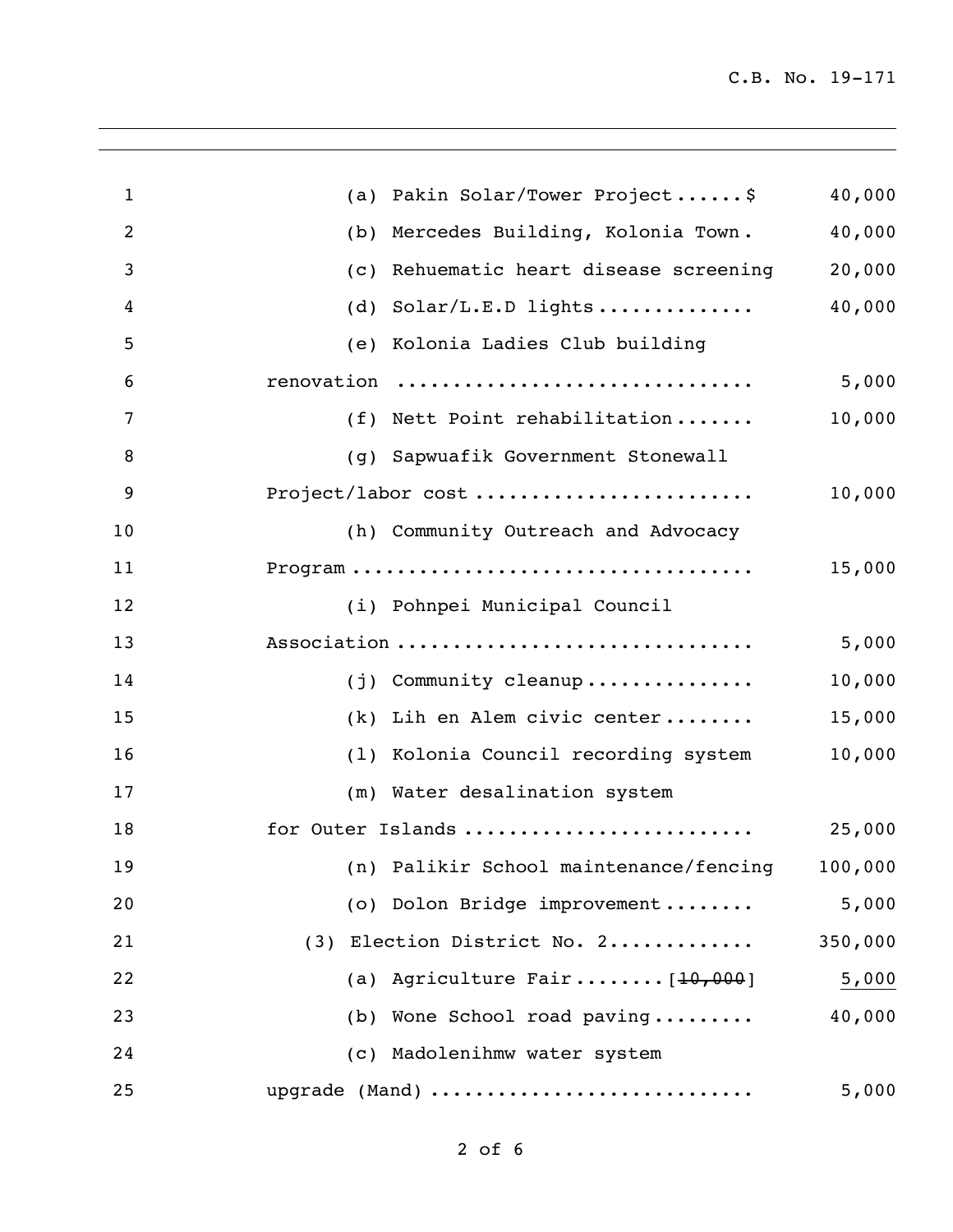| $\mathbf{1}$   | (d) | Lohd Main Road access paving\$       | 40,000  |
|----------------|-----|--------------------------------------|---------|
| $\overline{c}$ | (e) | Nan Rohi bridge                      | 20,000  |
| 3              | (f) | Sapwalap School utility house        | 10,000  |
| 4              | (g) | Purchase of PVC pipes/water          |         |
| 5              |     | catchments                           | 10,000  |
| 6              |     | (h) Pohrasapw culvert repair         | 5,000   |
| 7              |     | (i) Students financial assistance    | 10,000  |
| 8              | (j) | Youth sports activities              | 10,000  |
| 9              | (k) | Pohrasapw/Sounkiroun Loop            | 15,000  |
| 10             | (1) | Kepinle, Kitti access road           | 10,000  |
| 11             | (m) | ED2 administrative support/cost.     | 20,000  |
| 12             | (n) | Lehdau, Madolenihmw road upgrade     | 20,000  |
| 13             | (0) | Constitution Day activities/programs | 5,000   |
| 14             | (p) | Liberation Day activities/programs   | 10,000  |
| 15             | (q) | Isokehnedi building                  | 35,000  |
| 16             | (r) | ED2 project matching fund            | 35,000  |
| 17             | (s) | Xavier High School tuition           | 10,000  |
| 18             | (t) | Ohwa High School tuition and food    | 10,000  |
| 19             |     | (u) Kipar water system upgrade       | 10,000  |
| 20             |     | (v) Kinakapw Road upgrade            | 10,000  |
| 21             |     | (w) Paies power extension            | 5,000   |
| 22             |     | (4) Election District No. 3          | 350,000 |
| 23             |     | (a) Election District No. 3 road/    |         |
| 24             |     | utilities improvement                | $-0-$   |
| 25             |     | (b) School improvement projects      | 45,000  |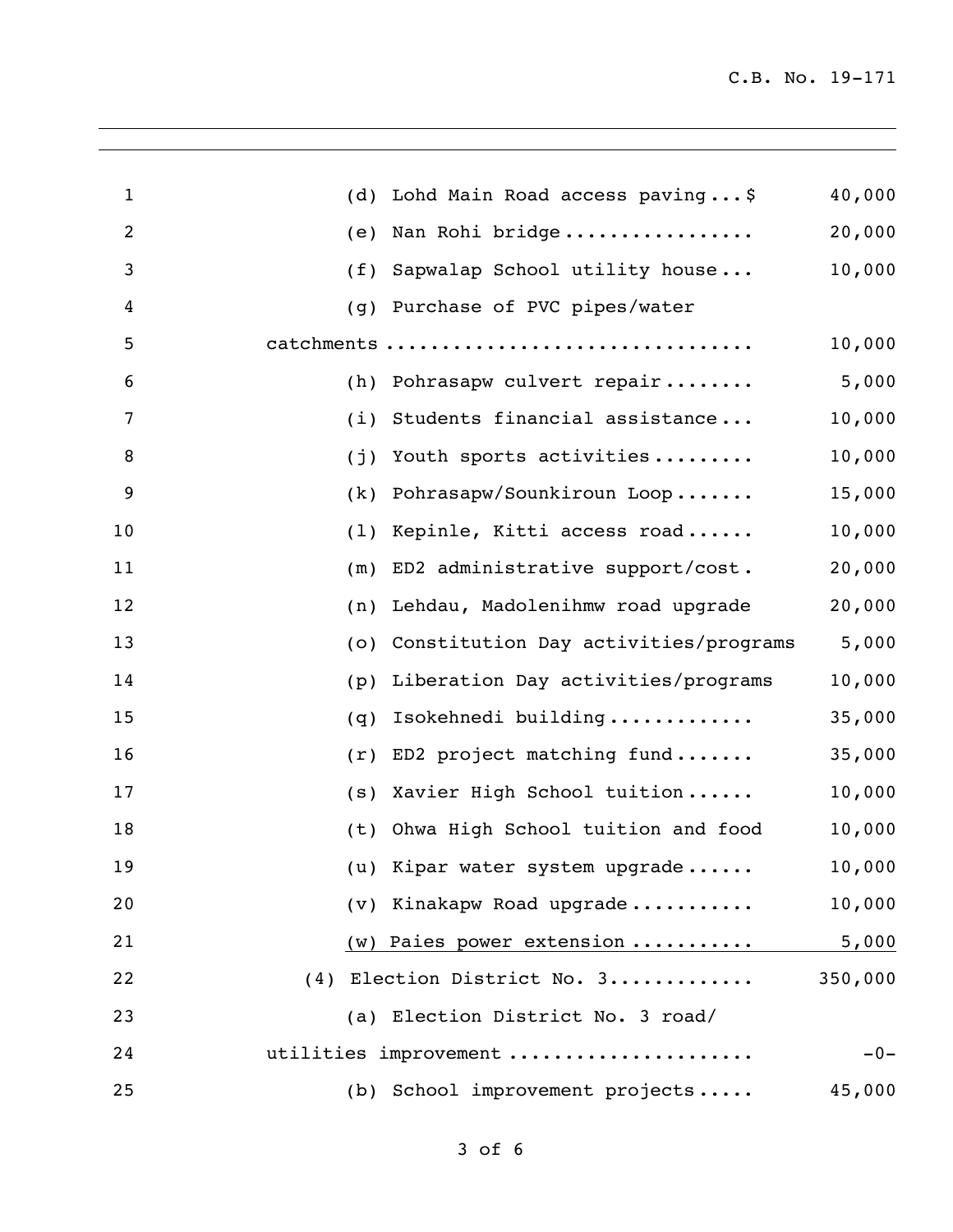| $\mathbf{1}$   | Mwokil Municipal Government Subsidy \$<br>15,000<br>(C)     |
|----------------|-------------------------------------------------------------|
| $\overline{2}$ | Pingelap Municipal Government Subsidy<br>15,000<br>(d)      |
| 3              | Medical referrals<br>15,000<br>(e)                          |
| 4              | Nett Municipal Government Subsidy<br>15,000<br>(f)          |
| 5              | 15,000<br>U Municipal Government Subsidy<br>(q)             |
| 6              | (h) Community Outreach and Advocacy                         |
| 7              | 35,000                                                      |
| 8              | 10,000<br>(i) Pohnpei Civic Center $-$ Nett                 |
| 9              | 70,000<br>Power extension<br>(i)                            |
| 10             | 100,000<br>PUC generator maintenance<br>(k)                 |
| 11             | $(1)$ U roads<br>$-0-$                                      |
| 12             | 15,000"<br>(m) Lien Alem                                    |
| 13             | Section 2. Section 6 of Public Law No. 19-54, as amended by |
| 14             | Public Law No. 19-75, is hereby further amended to read as  |
| 15             | follows:                                                    |
| 16             | "Section 6. Allotment and management of funds and           |
| 17             | lapse date. All funds appropriated by this act shall        |
| 18             | be allotted, managed, administered and accounted for        |
| 19             | in accordance with applicable laws, including, but          |
| 20             | not limited to, the Financial Management Act of 1979.       |
| 21             | The allottee shall be responsible for ensuring that         |
| 22             | these funds, or so much thereof as may be necessary,        |
| 23             | are used solely for the purpose specified in this           |

of the sum appropriated. The allottee of the funds

act, and that no obligations are incurred in excess

of 6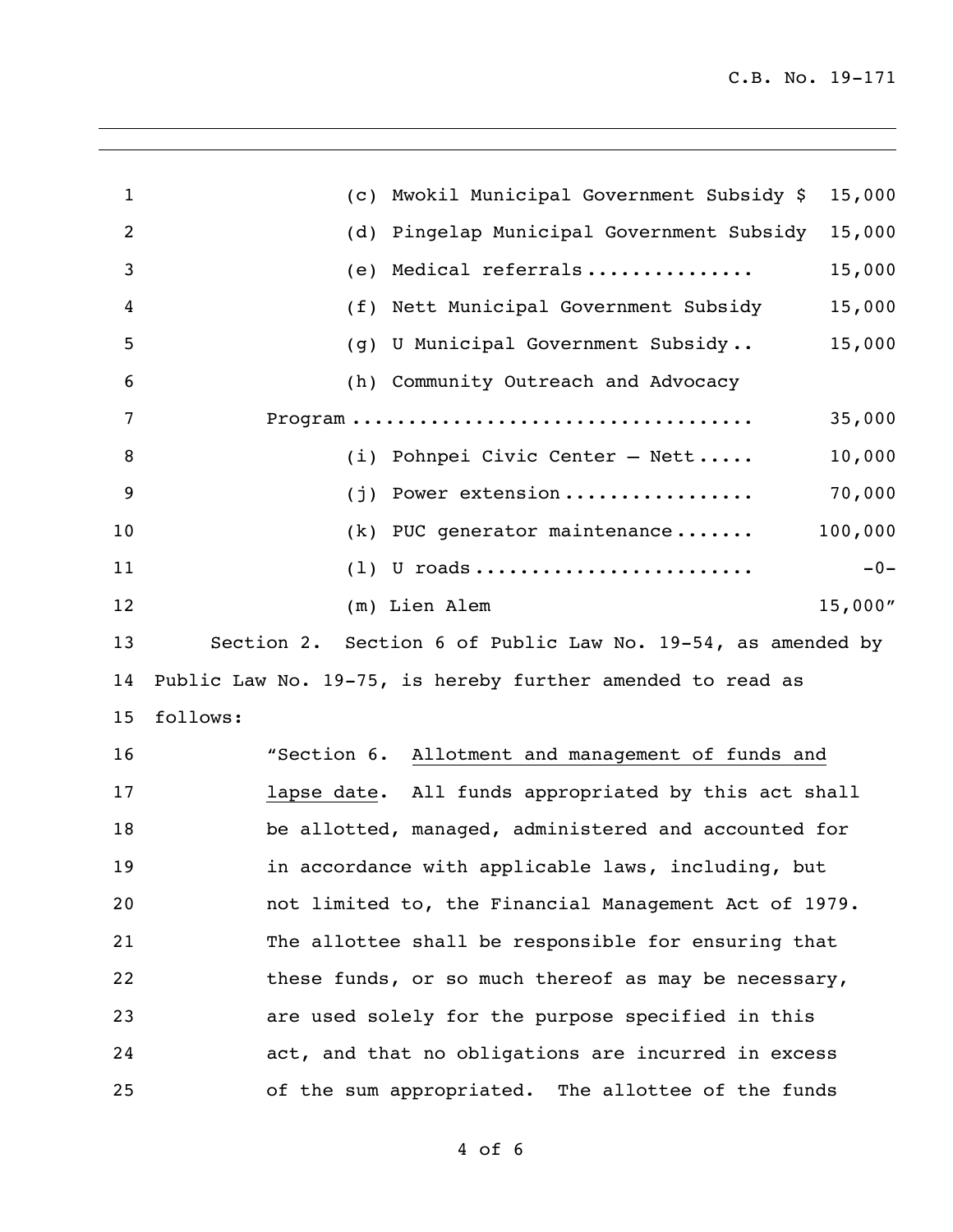C.B. No. 19-171

| $\mathbf{1}$   | appropriated under section 2 of this act shall be the                            |
|----------------|----------------------------------------------------------------------------------|
| $\overline{2}$ | Governor of Yap State. The allottee of funds                                     |
| 3              | appropriated under sections 3 and 4 of this act shall                            |
| 4              | be the President of the Federated States of                                      |
| 5              | Micronesia or his designee; PROVIDED THAT, the                                   |
| 6              | allottee of funds appropriated under subsections                                 |
| 7              | $3(a)$ , (b), (c), (d), (e), (f), (g), (h), (i), (j),                            |
| 8              | (k), $(1)$ , $(m)$ , $(n)$ , $(o)$ , $(p)$ , $(q)$ , $(r)$ , $(s)$ , $(t)$ ,     |
| 9              | $(u)$ , $(v)$ , $(ag)$ , $(ar)$ and $(as)$ of this act shall be                  |
| 10             | the Mayor of Lelu Town Government or his designee;                               |
| 11             | the allottee of funds appropriated under subsections                             |
| 12             | $3(w)$ , $(x)$ , $(y)$ , $(z)$ , $(aa)$ , $(ab)$ , $(ac)$ , $(ad)$ , $(ae)$ ,    |
| 13             | $(af)$ , $(ah)$ , $(ai)$ , $(aj)$ , $(ak)$ , $(al)$ , $(am)$ , $(an)$ , $(ao)$ , |
| 14             | (ap) and (aq) of this act shall be the Mayor of                                  |
| 15             | Tafunsak Municipal Government or his designee; the                               |
| 16             | allottee of funds appropriated under subsections                                 |
| 17             | $4(1)(a)$ , (b), (c), (e), (f), and $4(2)$ shall be the                          |
| 18             | Secretary of the Department of Transportation,                                   |
| 19             | Communications and Infrastructure or his designee;                               |
| 20             | the allottee of funds appropriated under subsections                             |
| 21             | $4(1)(d)$ , $4(3)$ [(b) and (d)](b), $4(3)(d)$ and $4(3)(1)$                     |
| 22             | shall be the Pohnpei Transportation Authority (PTA).                             |
| 23             | The allottee of funds appropriated under subsections                             |
| 24             | $4(3)(w)$ , $4(4)(k)$ and $4(4)(j)$ shall be Pohnpei PUC.                        |
| 25             | The allottee of funds appropriated under subsections                             |

of 6